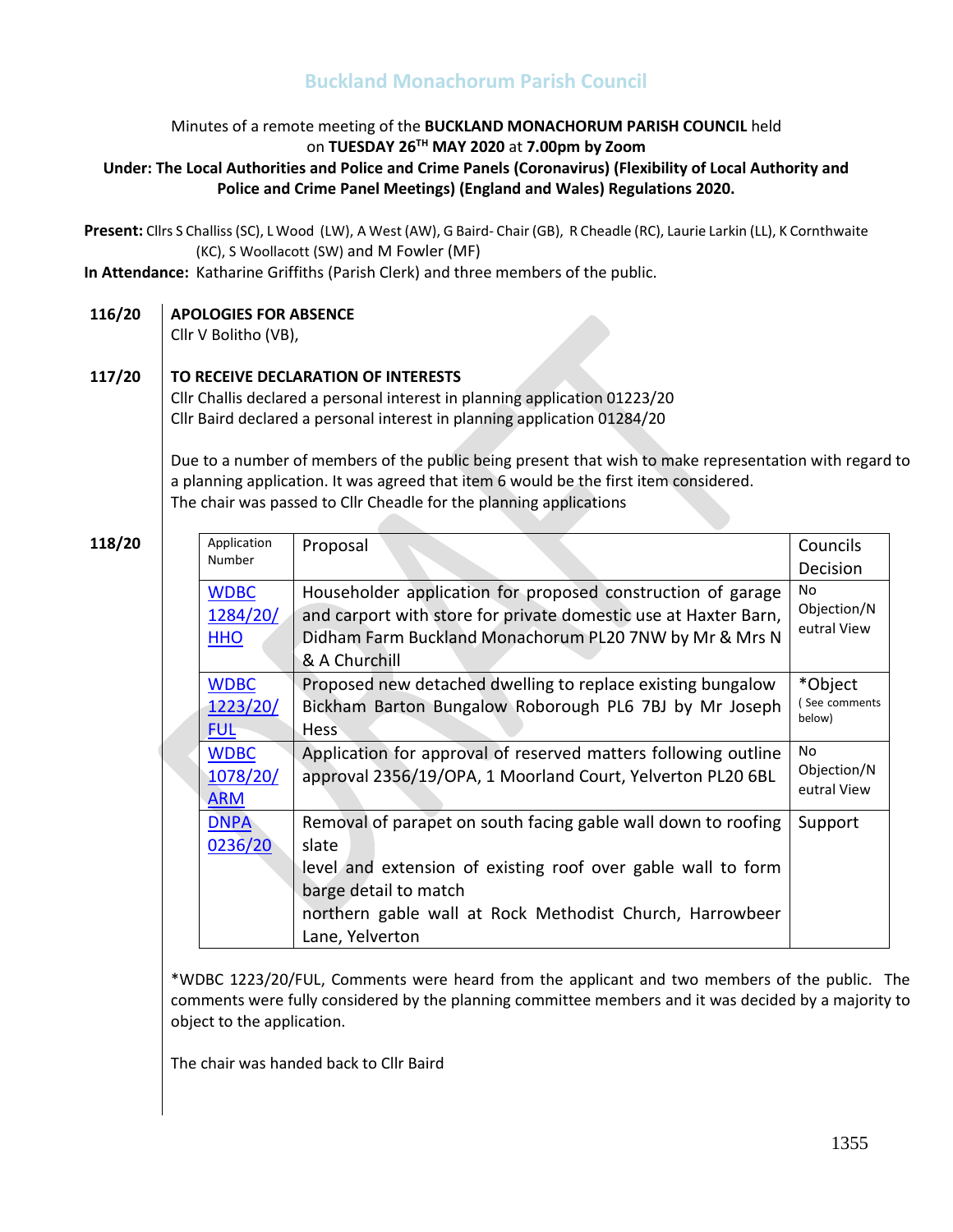# **Buckland Monachorum Parish Council**

**119/20 TO CONSIDER AND APPROVE THE MINUTES OF THE FULL COUNCIL MEETING 28 TH APRIL 2020**  It was proposed by Cllr Wood seconded by Cllr Baird that the minutes be agreed and signed. This was **agreed** by full council. The minutes will be signed at a later date.

**120/20 TO AGREE TO THE CONTINUANCE OF ALL INTERNAL WORKING GROUP AND COMMITTEE MEMBERSHIP, EXTERNAL REPRESENTATION AND COUNCILLOR RESPONSIBILITIES UNTIL MAY 2021, OR UNLESS RESOLVED OTHERWISE BY THE COUNCIL BEFOREHAND.**

It was agreed that Sue Britton would continue as the local representative for Clearbrook. It was resolved that Cllr Cornthwaite would join the Finance and General Purposes committees. It was resolved that Cllr West would join the Planning and Finance Committees. It was agreed that all other committee memberships would remain the same.

#### **121/20 FINANCE**

The accounts for May 2020 were agreed.

i) The following receipts were NOTED since the last meeting; Cemetery: £1100 Memorials: £130 VAT return : £3686.31

| ii)<br>The following payments made since the last meeting were NOTED. |                             |   |          |  |
|-----------------------------------------------------------------------|-----------------------------|---|----------|--|
| <b>PAYMENTS</b>                                                       |                             |   |          |  |
|                                                                       |                             |   |          |  |
| 01/04/2020                                                            | Axtown Arb                  | £ | 1,106.67 |  |
| 28/04/2020                                                            | DCC Pension fund Mth 1      | f | 284.25   |  |
| 28/04/2020                                                            | <b>HMRC</b>                 | f | 96.99    |  |
| 28/04/2020                                                            | <b>WDBC</b> - bin emptying  | f | 257.40   |  |
| 28/04/2020                                                            | <b>DALC</b>                 | £ | 747.40   |  |
| 28/04/2020                                                            | <b>BMVH</b> - hire          | f | 17.50    |  |
| 28/04/2020                                                            | nPower                      | f | 24.35    |  |
| 28/04/2020                                                            | KG wages and expenses (inc. |   |          |  |
|                                                                       | Flowers for HB)             | £ | 1,117.79 |  |
| 01/05/2020                                                            | Axtown Arb                  | £ | 1,106.67 |  |
|                                                                       |                             |   |          |  |

The following payments to be made were **agreed**.

| Amount   | Recipient                      |
|----------|--------------------------------|
| £270.50  | <b>DCC Pension Fund</b>        |
| £81.46   | <b>HMRC</b>                    |
| £1016.67 | K Griffiths Wages and expenses |
| £1106.67 | Axtown Arb (SO)                |
| £850.00  | <b>Perfect Pastures</b>        |
| £200.00  | Internal Audit - A Marshall    |
| £185.00  | Website hosting – K Parriss    |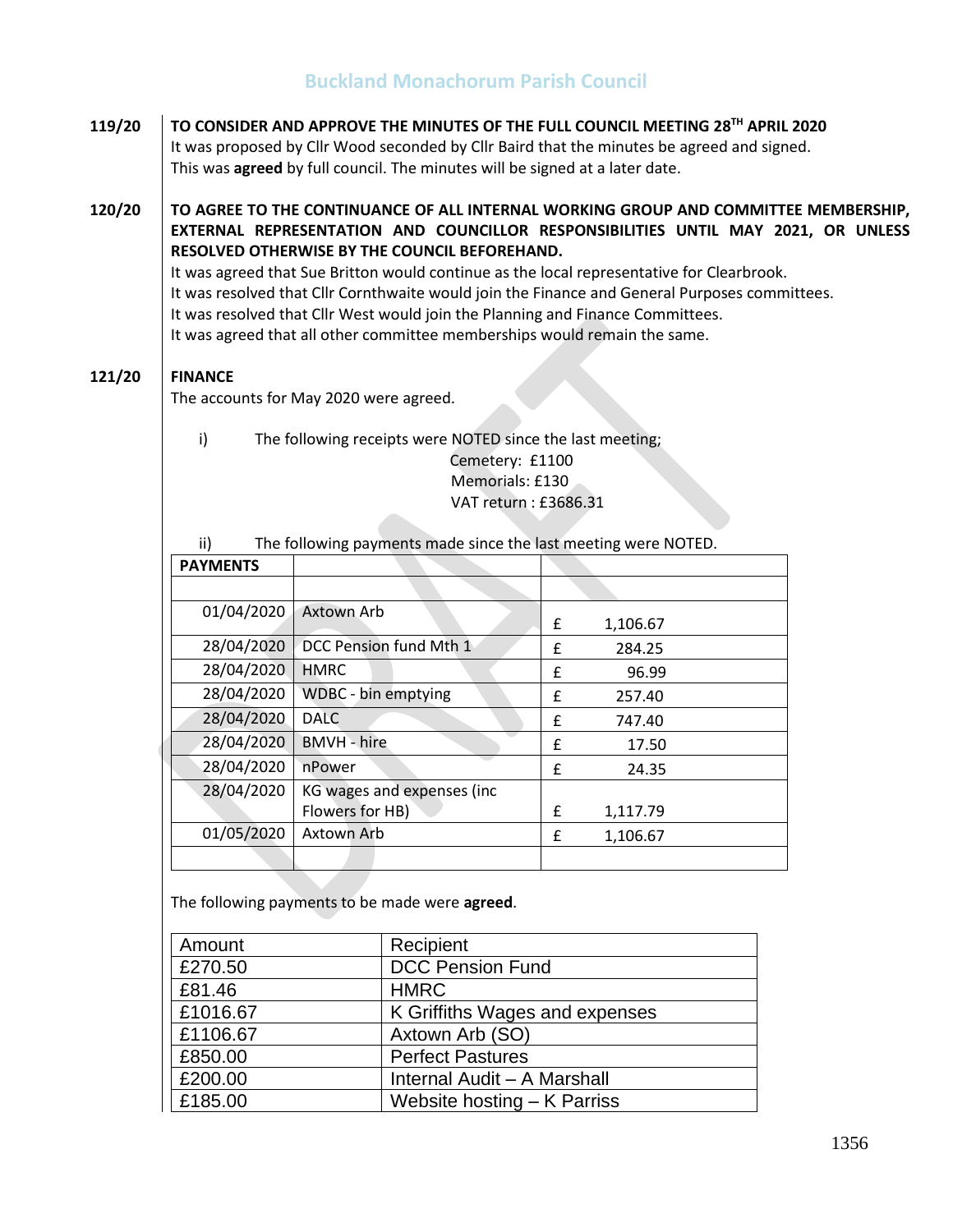| 122/20 | END OF YEAR ACCOUNTS 2019/20 SIGN OFF:<br>I)TO APPROVE AND SIGN THE BANK RECONCILIATION FOR SUBMISSION WITH THE ANNUAL RETURN<br>2019/20<br>Members agreed the bank reconciliation<br>II)TO CONSIDER, APPROVE AND SIGN THE ANNUAL GOVERNANCE STATEMENT (SECTION 1) OF THE<br><b>ANNUAL RETURN 2019/20</b><br>The Annual Governance Statement was agreed.<br>III)TO COMPLETE, APPROVE AND SIGN THE ACCOUNTING STATEMENTS (SECTION 2) OF THE ANNUAL<br><b>RETURN 2019/20</b><br>The accounting statements were agreed.<br>All three documents will be signed by the chair at a later date, due to the fact that the meeting was held<br>remotely                                                                                                                                                                                                                                                                                                                                                                                                                                                                                                                                                                                                                                                                                                                                                          |
|--------|---------------------------------------------------------------------------------------------------------------------------------------------------------------------------------------------------------------------------------------------------------------------------------------------------------------------------------------------------------------------------------------------------------------------------------------------------------------------------------------------------------------------------------------------------------------------------------------------------------------------------------------------------------------------------------------------------------------------------------------------------------------------------------------------------------------------------------------------------------------------------------------------------------------------------------------------------------------------------------------------------------------------------------------------------------------------------------------------------------------------------------------------------------------------------------------------------------------------------------------------------------------------------------------------------------------------------------------------------------------------------------------------------------|
| 123/20 | TO CONSIDER COUNCILLOR EXPENSES FOR PRINTING PURPOSES<br>Due to the cost of printing agendas and notices, councillors that carry out printing for the noticeboards. It<br>was AGREED will be reimbursed £20 towards the printing costs at the end of the financial year.                                                                                                                                                                                                                                                                                                                                                                                                                                                                                                                                                                                                                                                                                                                                                                                                                                                                                                                                                                                                                                                                                                                                |
| 124/20 | TO CONSIDER JAPANESE KNOTWEED IN THE LOCAL AREA.<br>The weeds in the upper cemetery is bind weed and not Japanese Knotweed.<br>The Japanese Knotweed in Yelverton is being dealt with Maristow Estate.                                                                                                                                                                                                                                                                                                                                                                                                                                                                                                                                                                                                                                                                                                                                                                                                                                                                                                                                                                                                                                                                                                                                                                                                  |
| 125/20 | UPDATE ON THE CUTTING OF THE GRASS AT CHAPEL MEADOW.<br>The council were updated on the cost of the grass cutting for the 6 months as agreed.<br>It was noted that Cllr Woollacott objected to the cost of the cutting.<br>It was also noted that the land is due to be marketed for sale in the near future, the Clerk has requested to<br>be kept informed by the estate agents.                                                                                                                                                                                                                                                                                                                                                                                                                                                                                                                                                                                                                                                                                                                                                                                                                                                                                                                                                                                                                      |
| 126/20 | TO RECEIVE A REPORT FROM THE WDBC CLLRS FOR THIS WARD, CLLR CHEADLE & CLLR WOOD<br>TO INCLUDE ONGOING LINKS BETWEEN THE PC AND COMMUNITY GROUPS<br>WDBC is coordinating all the new community groups that have been created recently and has been getting<br>them together via Zoom. Some Community groups are linked to Parish Councils and some are not. Should<br>there be a relationship between the two groups? This will be raised by WDBC to see if they can work<br>together. The local groups may be invited to Parish Council meetings for an update. It was noted that it is<br>difficult for community groups to manage money and this could be something that Parish Councils could<br>assist with. The councillors were supportive of working with the community groups.<br>Cllr Cheadle updated on the grants that have been distributed to local businesses. Some business were<br>missed out of the original scheme. There is a second scheme but there is less money available. It is available<br>for businesses that have not received any grant funding, due to Covid -19 and can demonstrate that they<br>have lost money.<br>Cllr Cheadle gave an update on the area of land by the bike jumps at Yelverton. He has a good response<br>with regard to people interested in helping with tidying up the area. A Zoom meeting has been held to<br>coordinate and formulate a plan. |